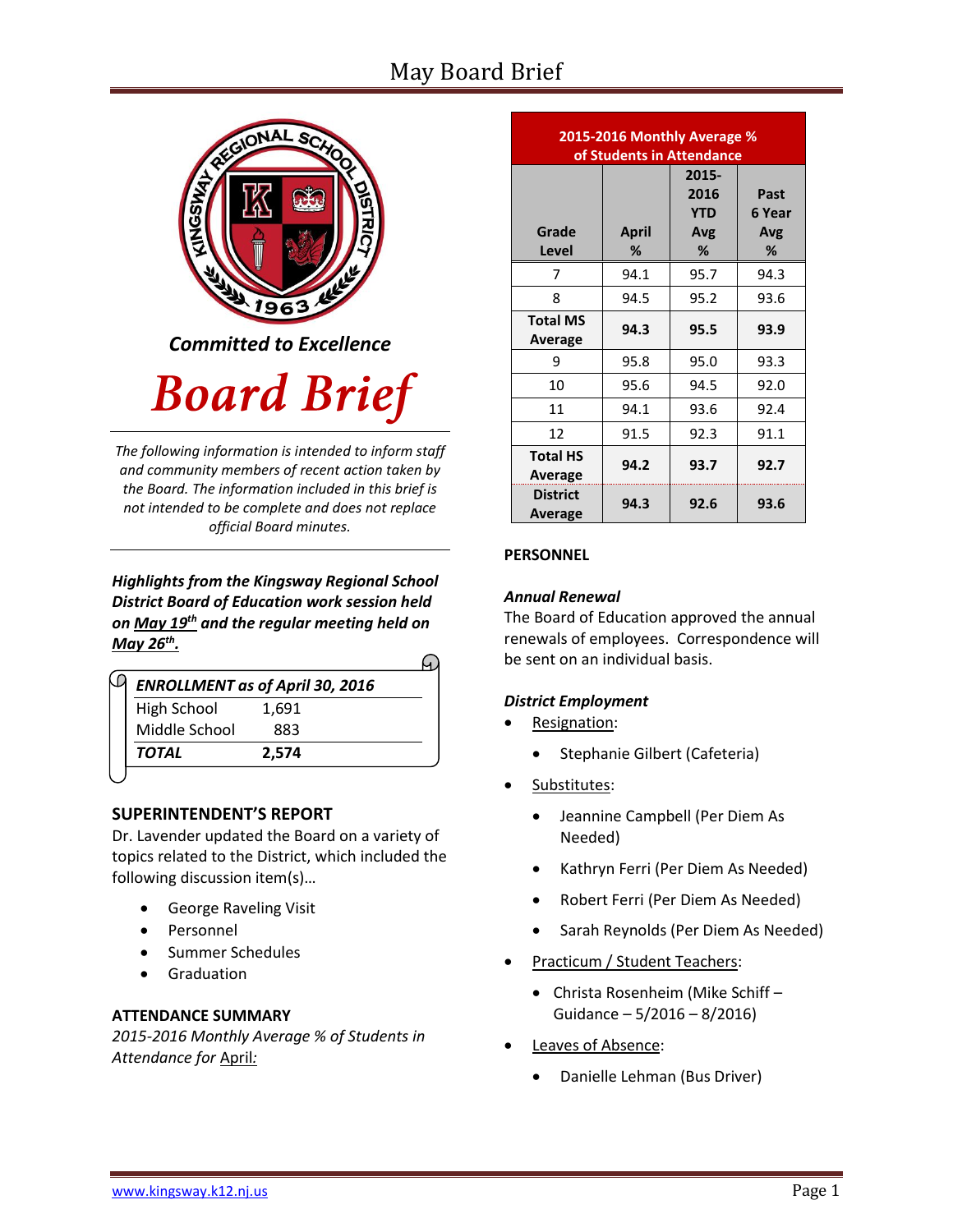#### **BOARD BRIEF** May

- Laura LaPalomento (Administrative Assistant to Curriculum)
- Donna Pelura (Cafeteria General Worker)
- Melanie Jones (Cafeteria General Worker)
- CER Summer Camp Workers:
	- Tracy Fagan (Director)
	- Nicholas Fiocco (Director)
	- Ashley Blubaugh (Teacher)
	- Patricia Conn (Teacher)
	- Laura Florentino (Teacher)
	- Christian Lynch (Teacher)
	- Sue Romano (Teacher)
	- Michele DeLaurentis (Substitute Teacher)
	- Adedoyin Adepoju (Counselor)
	- Sara Balliet (Counselor)
	- Julia Barr (Counselor)
	- Maria Boerlin (Counselor)
	- Gabriella Bruno (Counselor)
	- Brittney Busillo (Counselor)
	- Anthony Cacciavillano (Counselor)
	- Alexandra Cann (Counselor)
	- Michael Capasso (Counselor)
	- Alyssa Casanoa (Counselor)
	- Dominique Commbe (Counselor)
	- Thaila Cooper (Counselor)
	- Faheem Davis (Counselor)
	- Justine Dittert (Counselor)
	- Davon Dickson (Counselor)
	- Alexa Fagan (Counselor)
	- Cassidy Fagan (Counselor)
- Grace Fagan (Counselor)
- Kymberly Ferrell (Counselor)
- Abigail Gill (Counselor)
- Shakeim Golden (Counselor)
- Brenna Leso (Counselor)
- Ceilia Leso (Counselor)
- Julianna Pfeffer (Counselor)
- Hailey Rivell (Counselor)
- Rachel Rivell (Counselor)
- Edmond Sacchetti (Counselor)
- Antonio Saporito (Counselor)
- Carly Westburg (Counselor)
- Elizabeth Westburg (Counselor)
- Jasmine Zhang (Counselor)
- Kara Clark (Substitute Counselor)
- Omari Green (Substitute Counselor)
- Elizabeth Kennedy (Substitute Counselor)
- Kelly Murphy (Substitute Counselor)
- Prisca Ogunkanmi (Substitute Counselor)
- Sarah Waltzer (Substitute Counselor)
- Colin Campbell (Music Instructor)
- Joe Henderson (Music Instructor)
- Colleen Kelemen (Music Instructor)
- Nick Kline (Music Instructor)
- Summer Workers:
	- Antoinette Henry (School Counselor)
	- Theresa Kupsey (School Counselor)
	- John Cappolina (School Counselor)
	- Vivian Cassidy (School Counselor)
	- Apryl Palazzo (School Counselor)
	- Owen McBride (School Counselor)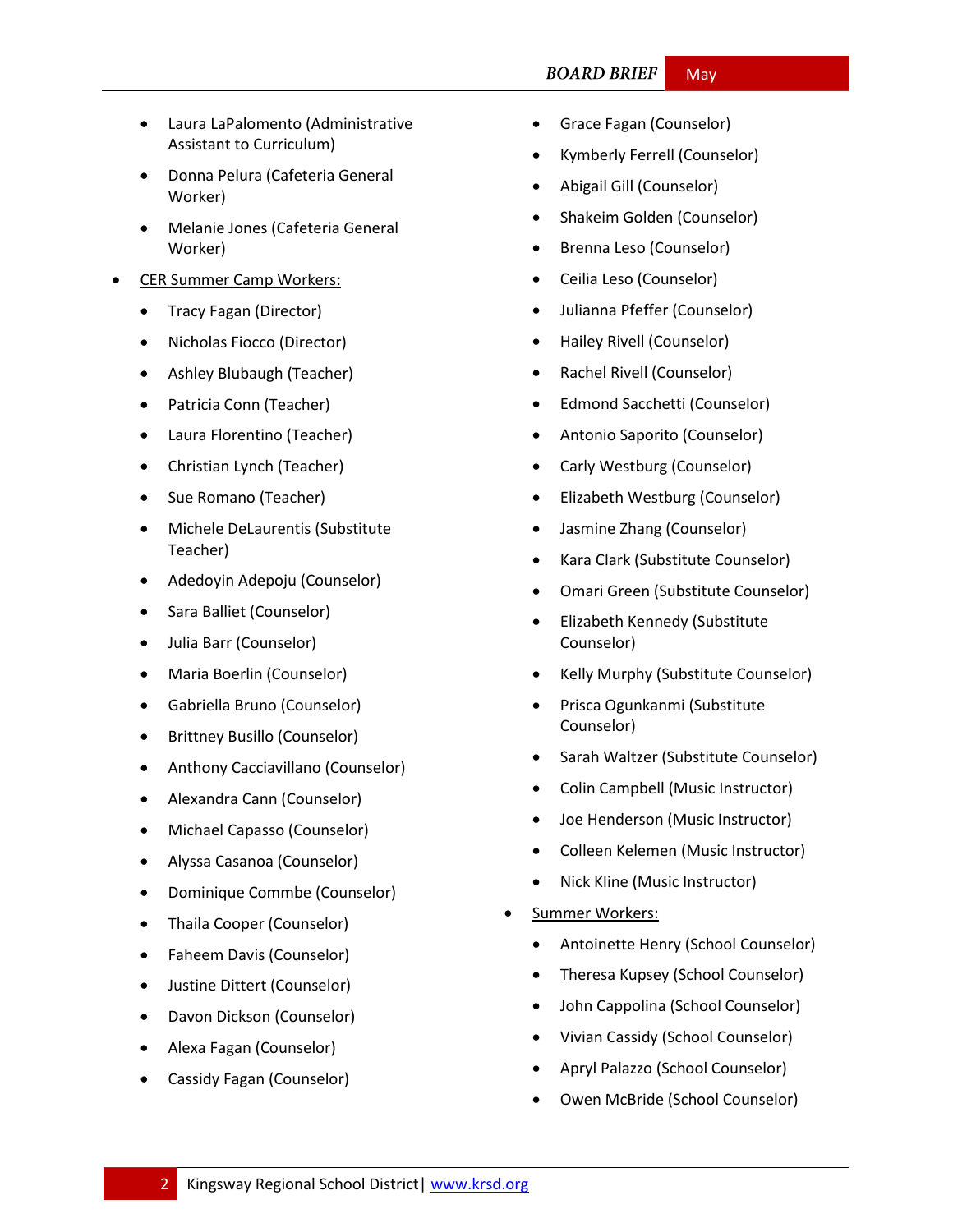- Nancy McCloskey (School Counselor)
- Mairin Schramm (School Counselor)
- Melissa Tunis (School Counselor)
- Ingrid Luongo (LDTC/ Special Ed Team Leader)
- Danielle Baney (School Psychologists)
- Maria DiGiovanni (Social Worker)
- Christina Bamford (LDTC)
- Joanellen Fenimore (School Psychologist)
- Melissa Lachall (School Psychologist)
- Morgan Moore (Speech-Language Specialist)
- Sarah Sobeck (Teacher)
- Kathryn Harmon (Teacher)
- Michelle Carrocino (PE Teacher)
- Danielle Maclntosh (Elective Teacher Art)
- Joanne Gagne (Elective Teacher –Art)
- Debra Bushby (Paraprofessional)
- Danielle Genovese (Paraprofessional)
- Dina Fanelle (Paraprofessional)
- Eric Peterson\*(Paraprofessional)
- Sharon Young\* (Paraprofessional)
- Nicholas Piccone\* (Paraprofessional)
- Susan Redfield\* (Paraprofessional)
- Jennifer Ruzek Zuccato\* (Paraprofessional)
- Pamela Pollock (Nurse)

\*1:1 Paraprofessionals employment is contingent on student attending ESY

#### *High School Employment*

- Resignation:
	- Jason Hill (Assistant Principal)
- Schedule "B": Various positions were approved.
- Long Term Substitute(s):
	- $\bullet$  Sarah Keane (Teacher of the Arts 01/29/2016 to 06/30/2016)
	- Tara Reinerth (Teacher of Business 05/23/2016 to 06/30/2016)

#### *Middle School Employment*

- Practicum / Student Teachers:
	- Ryan Zeilman (Ian Enders Health/PE-Fall 2016)
	- Frank Ciurlino (Brent Dodulik Health/PE-Fall 2016)
- Leaves of Absence:
	- Karyn Pickard (Health/PE Teacher)
- Long Term Substitute(s):
	- Katherine Steet (Teacher of Science 02/19/2016 – 06/30/2016)
	- Jeff Herrman (Teacher of History 05/04/2016 – 06/30/2016)

#### **FUNDRAISER(s)**

- **06/06/2016 Dragons Helping Dragons.** The Dragons Helping Dragons will be raising funds to support the club by having the committee members bake cupcakes to be sold before school hours.
- **09/30/2016 Kingsway Goals Club/Boys Soccer –** The Kingsway Goals Club will be holding a Pasta Dinner at the High School Cafeteria to raise funds to support the senior gifts, team pins and summer trainers.

#### **FIELD TRIP(s)**

- **06/03/16 –** The Dare to Dream group will be going to the Dare to Dream conference at RCGC.
- **06/18/16 –** The Kingsway Regional High School Habitat for Humanity Campus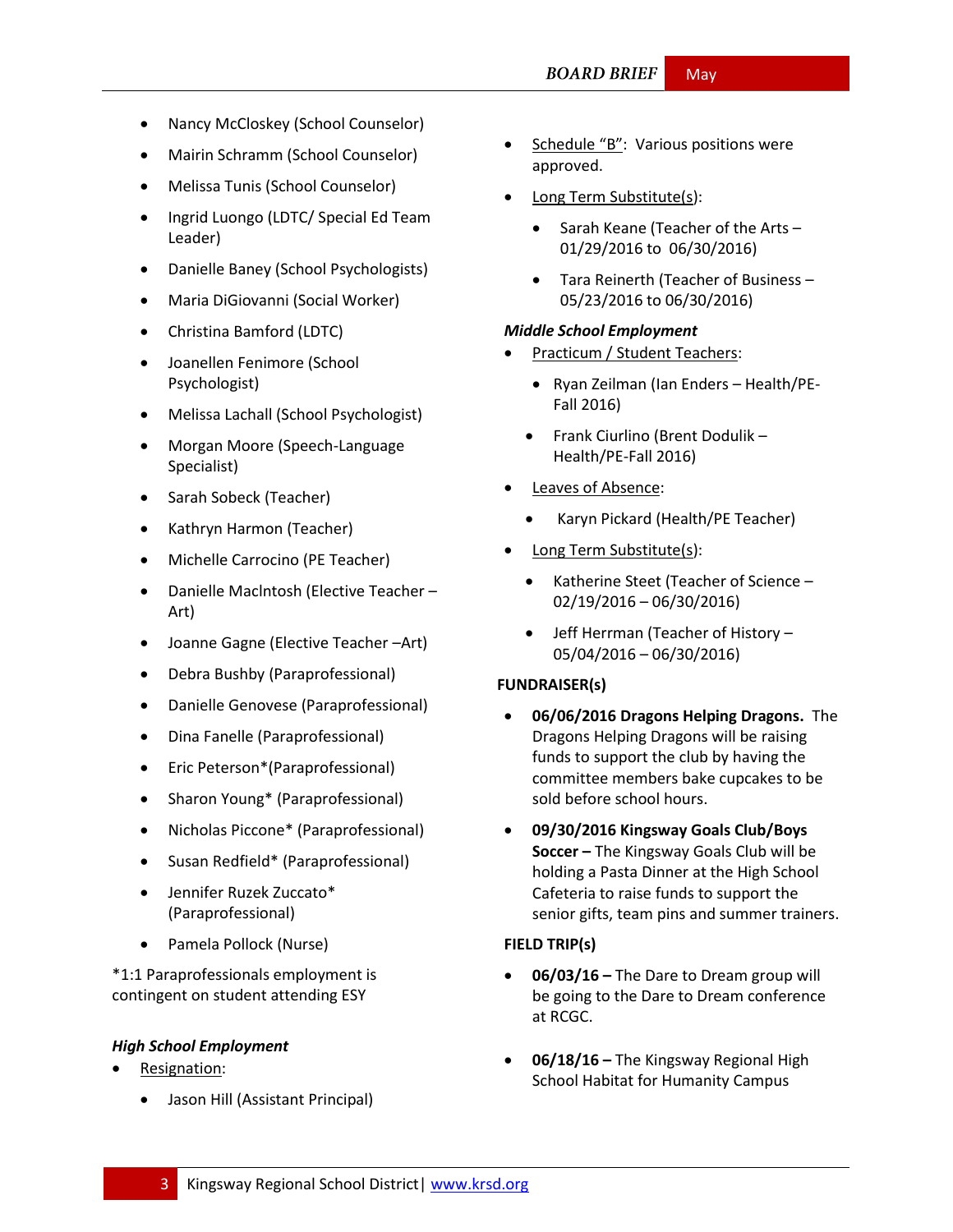Chapter will be going to a house build in the local area.

 **06/1/2016 –** The Student Council will be going to Six Flags Great Adventure for the NJASC Spring Awards.

#### **EMERGENCY DRILLS/CALLS**

| School/<br><b>Date</b> | Time             | <b>Drill</b>      |
|------------------------|------------------|-------------------|
| <b>HS</b>              | Start: 12:26 PM  | <b>Fire Drill</b> |
| 04/11/2016             | End: 12:33 PM    |                   |
| <b>HS</b>              | Start: 11:30 AM  | Precautionary     |
| 04/20/2016             | End: 11:39 AM    | Lockdown          |
| <b>HS</b>              | Start: 09:30 AM  | Precautionary     |
| 04/25/2016             | End: 09:36 AM    | Lockdown          |
| <b>HS</b>              | Start: 03:22 PM  | <b>Fire Drill</b> |
| 04/26/2016             | End: 03:47 PM    |                   |
| <b>MS</b>              | Start: 09:15 AM  | <b>Fire Drill</b> |
| 04/13/2016             | 09:20 AM<br>Fnd: |                   |
| MS                     | Start: 12:00 PM  | Precautionary     |
| 04/29/2016             | End: 12:08 PM    | Lockdown          |

#### **[POLICY](http://www.straussesmay.com/seportal/Public/DistrictPolicyTOC.aspx?id=f0cc945ef3894b8d9ad5f87d948ca425&PolicyID=)**

The Board recommended the following for SECOND reading for revisions and/or adoption.

- Policy 1110 Organization Chart
- Policy 2363 Pupil Use of Privately Owned Technology
- Policy 2361 Acceptable Use of Computer Network/ Computers and Resources

The Board recommended the following for FIRST reading for revisions and/or adoption.

- Regulation 8330 Pupil Records
- Policy 9180 School Volunteers

#### **BUSINESS, FACILITIES & FINANCE**

 The Board approved the Board Secretary's Report and Bill List.

- **Job Description.** The Board approved the job description of Renaissance Program Advisor High School as recommended by the Superintendent of Schools.
- **Receipt and Acceptance of Student Activity and Athletic Account Financial Reports.** The Board accepts as filed the Middle School, High School and Athletic financial report for the period ending 04/30/2016.
- **Tax Payment Schedule for 2016 – 2017.** The Board approved the payment schedule to receive current expense and debt service tax levy for the 2016-17 school year.
- **Appointment of Representatives requesting Federal and State Funds.** The Board designated the Superintendent and Business Administrator/Board Secretary as the Board's agents to request state and federal funds pursuant to state and federal law for the period of July 1, 2016 through June 30, 2017.
- **Appointment of Board Officials.** The Board appointed the following Board Officials for the period of July 1, 2016 through June 30, 2017.

| <b>Position</b>                                                                           | <b>Board Official</b>                 |
|-------------------------------------------------------------------------------------------|---------------------------------------|
| Affirmative Action<br>Officers:                                                           | Patricia Calandro<br>Michael Schiff   |
| <b>Purchasing Agent</b><br>Compliance Officer for<br><b>Affirmative Action</b><br>(PACO): | Jason Schimpf                         |
| 504 Committee<br>Coordinator:                                                             | Michael Schiff                        |
| Title IX coordinator:                                                                     | June Cioffi                           |
| Homeless Liaison:                                                                         | Shanna Hoffman                        |
| <b>Issuing Officer for</b><br><b>Working Papers:</b>                                      | Stephanie Champion                    |
| <b>Purchasing Agent</b><br>Bid/Quote Threshold:                                           | Jason<br>Schimpf/\$36,000/\$5,<br>400 |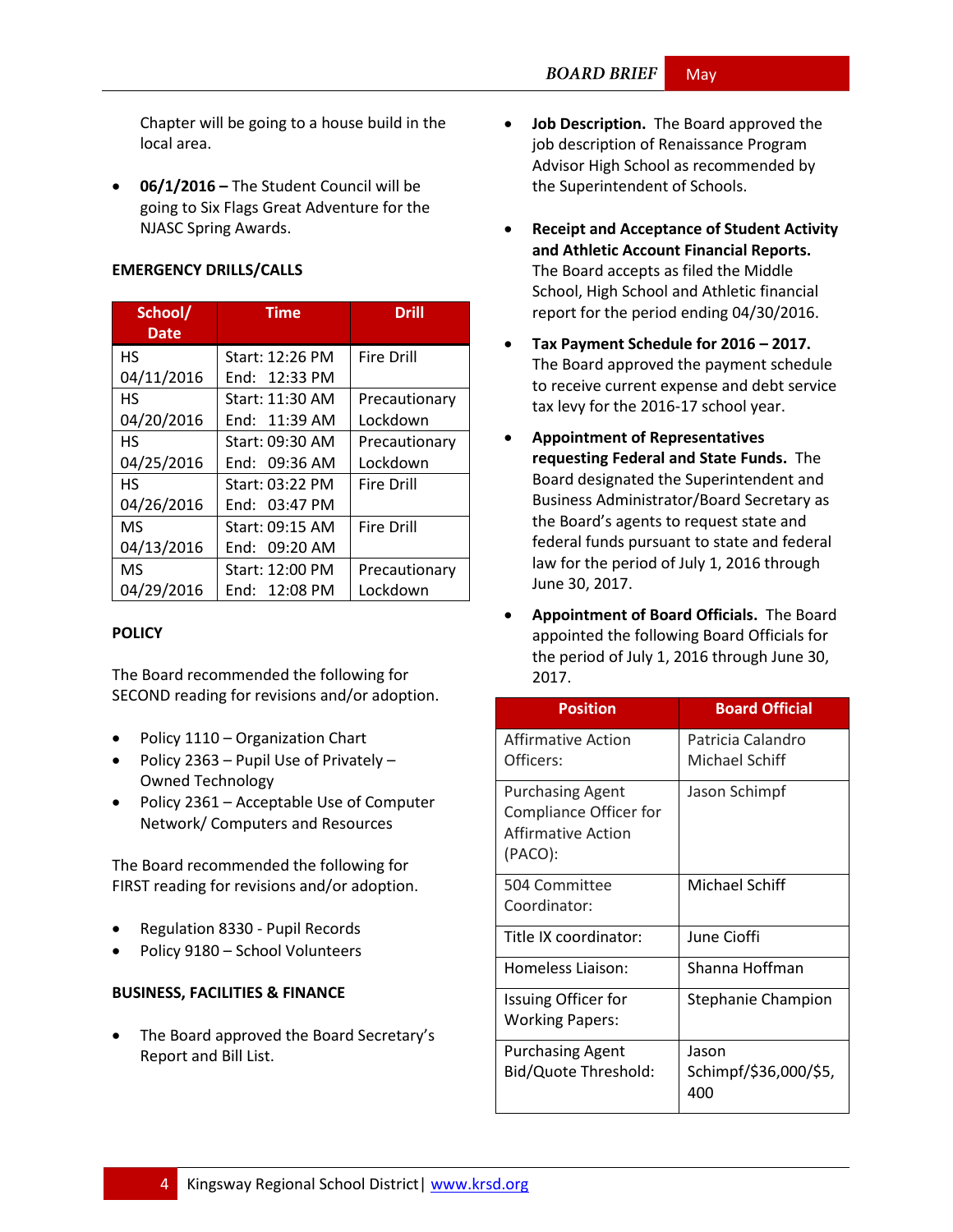| <b>Asbestos Management</b><br>& PFOSA Coordinator:         | Lawrence Lore  |
|------------------------------------------------------------|----------------|
| Indoor Air Quality<br>Designee:                            | Lawrence Lore  |
| <b>Integrated Pest</b><br>Management (IPM)<br>Coordinator: | Lawrence Lore  |
| Right to Know Officer:                                     | Lawrence Lore  |
| <b>Chemical Hygiene</b><br>Officer:                        |                |
| <b>Custodian Of Public</b><br>Records:                     | Jason Schimpf  |
| <b>DCF Liaison High</b><br>School:                         | Owen McBride   |
| DCF Liaison Middle<br>School:                              | Theresa Kupsey |
| <b>Official for Investments</b><br>and Wires:              | Jason Schimpf  |

Official for Investments and Wires: Jason Schimpf

 **Appointment of Professionals.** The Board appointed the following professionals for the period of July 1, 2016 through June 30, 2017 (Fee schedules are on file in the office of the Business Administrator) pursuant to NJSA 16A:18A-5(1).

| Auditor:                  | Holman, Frenia &<br>Allison, P.C.                         |
|---------------------------|-----------------------------------------------------------|
| Attorney:                 | Schwartz, Simon,<br>Edelstein & Celso                     |
| Architect of Record:      | Garrison Architects                                       |
| Engineer of Record:       | <b>Marathon Engineering</b><br>& Environmental<br>Service |
| <b>Financial Advisor:</b> | <b>Phoenix Advisors</b>                                   |
| <b>Bond Counsel:</b>      | McManimon, Scotland<br>Baumann                            |
| School Physician:         | Dr. Robert Provencher                                     |

 **Appointment of Health Care Professionals.** The Board appointed the following health care professionals for the of period July 1, 2016 through June 30, 2017.

| Individual/<br>Firm                  | Service                     | <b>Evaluation</b><br>Fee |
|--------------------------------------|-----------------------------|--------------------------|
| <b>Hewitt</b><br>Psychiatric,<br>PC. | Psychiatric<br>Evaluations  | \$500.00                 |
| Dennis<br>Graham                     | Neurological<br>Evaluations | \$275.00                 |

- **Designating Of Superintendent: Transfer Authority.** The Board appointed the Superintendent or designee to be designated to approve such line item transfers as are necessary between the Board of Education meetings, and that such transfers shall be reported to the Board of Education, ratified and duly recoded in the minutes of the next regularly scheduled meeting of the Board of Education.
- **Procurement of Goods and Services through State Contract.** The Board authorized the district purchasing agent to make purchases of goods and services entered into and on behalf of the State by the Division of Purchase and Property utilizing various vendors as awarded by said agency.
- **Designation of Official Website.** The Board adopted [www.krsd.org](http://www.krsd.org/) as the official website of the district from July 1, 2016 through June 30, 2017.
- **Authorization to Pay Claims between Meetings.** The Board approved authorization to the School Business Administrator to pay claims between monthly meetings of the Board of Education and to be ratified at its next regularly scheduled meeting for the period of July 1, 2016 through June 30, 2017.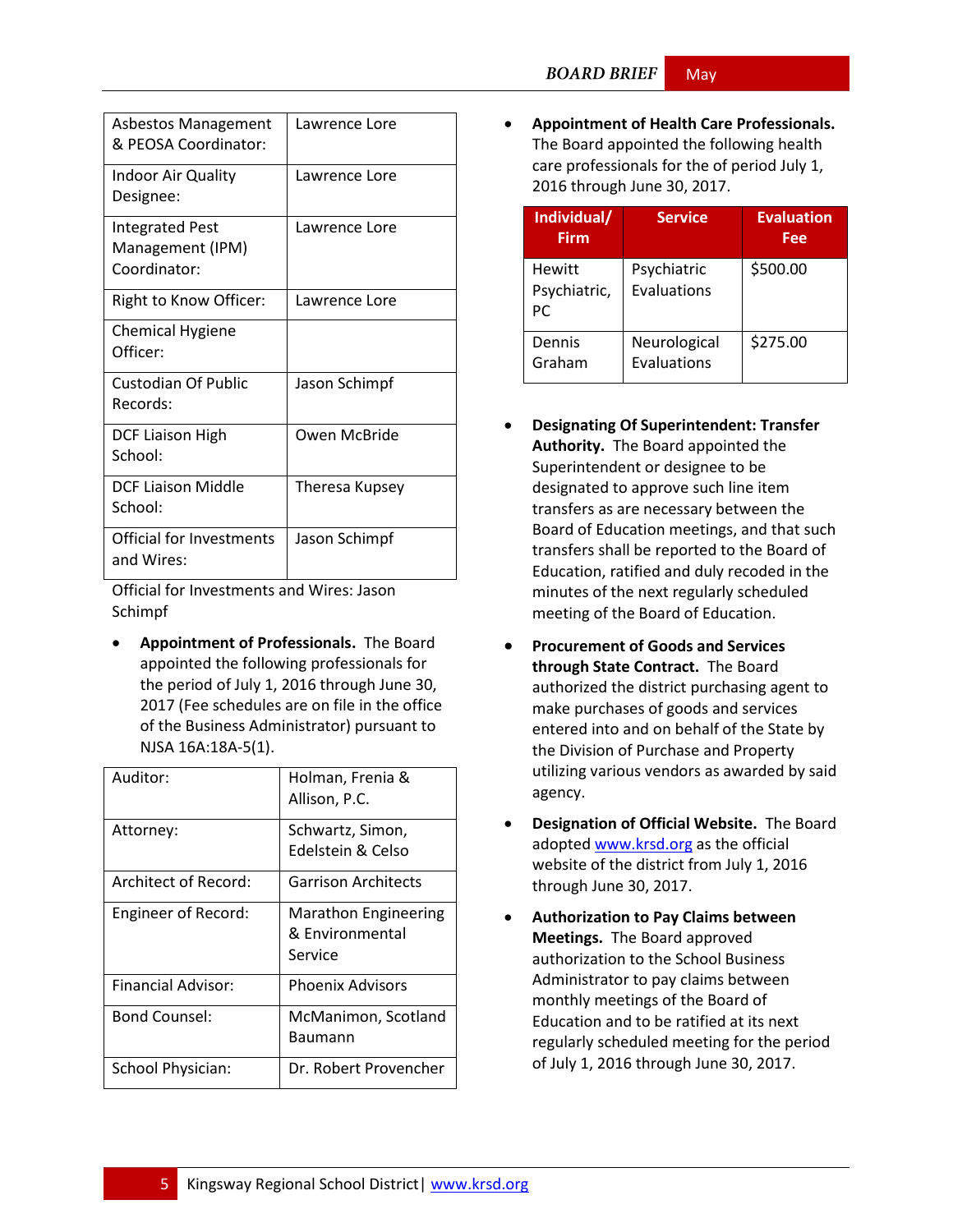May

- **District Travel Limitation for Regular Business Travel.** The Board established a maximum annual limitation of \$1,500.00 for regular business travel for staff members and Board of Education members for the period of July 1, 2016 through June 30, 2017.
- **Establishment Petty Cash Funds.** The Board authorized the establishment of the following petty cash accounts for the period of July 1, 2016 through June 30, 2017.

| <b>Office</b>                    | <b>Amount</b> | <b>Custodian</b>     |
|----------------------------------|---------------|----------------------|
| Superintendent/<br>SBA           | \$5,000.00    | Jason<br>Schimpf     |
| Superintendent                   | \$500.00      | Samantha<br>Streitz  |
| <b>High School</b>               | \$500.00      | Sue Barber           |
| Middle School                    | \$500.00      | Donna<br>Berkauzer   |
| Transportation                   | \$500.00      |                      |
| Curriculum &<br>Instruction      | \$500.00      | Laura<br>LaPalomento |
| <b>Building &amp;</b><br>Grounds | \$500.00      | Pam Ogren            |
| Twilight                         | \$500.00      | James<br>Zurzolo     |
| High School<br>Science           | \$500.00      |                      |
| CER                              | \$500.00      | Laura<br>LaPalomento |

 **Facility Usage Fees.** The Board adopted the following facility usage for the period of July 1, 2016 through June 30, 2017.

| Use                   | Rental<br>Fee | <b>Utility Fee</b> |
|-----------------------|---------------|--------------------|
| <b>Eitel Theater</b>  | \$550.00      | \$5.00/Hour        |
| Lighting and<br>Sound | \$150.00      |                    |

| Equipment                                                   |          |             |
|-------------------------------------------------------------|----------|-------------|
| High School<br>North Gym                                    | \$425.00 | \$6.00/Hour |
| <b>High School</b><br>South Gym                             | \$550.00 | \$8.00/Hour |
| <b>HS Auxiliary</b><br>Gym                                  | \$380.00 | \$3.00/Hour |
| Middle School<br>Gym East                                   | \$550.00 | \$7.00/Hour |
| Middle School<br>Gym West                                   | \$550.00 | \$8.00/Hour |
| Scoreboards and<br>Clocks                                   | \$50.00  |             |
| Kitchens                                                    | \$340.00 |             |
| Kitchen<br>Equipment                                        | \$100.00 |             |
| <b>High School</b><br>Cafeteria West                        | \$425.00 |             |
| <b>High School</b><br>Cafeteria East                        | \$375.00 |             |
| <b>High School</b><br>Cafeteria Sound<br>System             | \$75.00  |             |
| Middle School<br>All Purpose<br>Room                        | \$550.00 | \$7.00/Hour |
| <b>High School</b><br>Seminar Room                          | \$300.00 |             |
| <b>High School</b><br>Seminar Room<br><b>Technology Fee</b> | \$150.00 |             |
| <b>High School</b><br>Media Center<br>South                 | \$250.00 |             |
| <b>High School</b><br>Media Center<br>North                 | \$250.00 |             |
| Middle School<br>All Purpose                                | \$150.00 |             |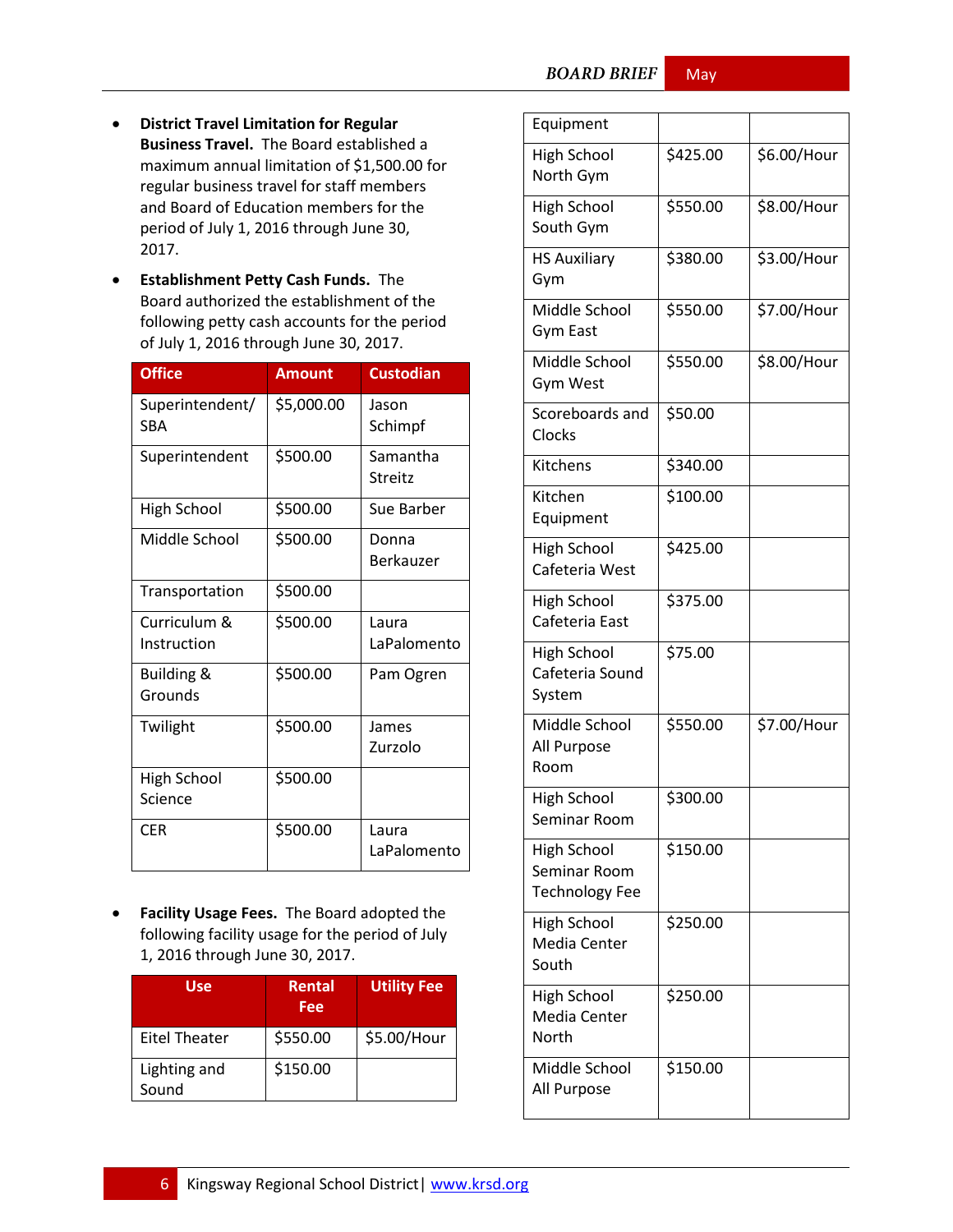| Room Stage,<br>Lighting and<br>Equipment |          |  |
|------------------------------------------|----------|--|
| Classroom                                | \$215.00 |  |
| Stadium<br>Complex                       | \$300.00 |  |
| Athletic Field                           | \$100.00 |  |
| Kingsway<br><b>Employee Camp</b>         | \$150.00 |  |

- **Adoption of Chart of Accounts.** The Board adopted the Uniform Minimum Chart of Accounts for New Jersey Public Schools for use from July 1, 2016 through June 30, 2017.
- **Adoption of Substitute Employment Rates.**  The Board approved a substitute employment rate for the period of July 1, 2016 through June 30, 2017.
- **Tax Shelter Annuities and Disability Insurance Providers.** The Board approved the following companies to be authorized Tax Shelter Annuity/After Tax Plans and Disability Insurance providers for the period of July 1, 2016 through June 30, 2017:
	- **Tax Shelter Annuity/After Tax Plan:** 403(b) ASP Lincoln Investment Planning, Inc. Siracusa Benefits Program AXA Equitable Vanguard Fudiciary Trust
	- **Disability Insurance:** AFLAC American General Life Insurance Company Prudential
- **Participation in NJSIAA.** The Board authorized the participation of the Kingsway Regional High School Athletic Teams in the New Jersey State Interscholastic Athletic Association for the 2016 – 17 school year.
- **Participation in a Cooperative Pricing System with EIRC.** The Board approved the contracting units to establish a Cooperative Pricing System and to enter into a Cooperative Pricing Agreement for its administration.
- **Claims Auditor Pre-Payment Authority.** The Board approved the Business Administrator/ Board Secretary be designated as the Board of Educations' Claims Auditor with authority to direct prepayment of claims for debt service, payroll, fixed charges and any other claim or demand which would be in the best interest of the Board to pay promptly.
- **Curriculum Adoption Schedule.** The Board approved the District Curriculum Adoption Schedule for the 2016-2017 school year.
- **Five Year Textbook Adoption Schedule**. The Board approved the five year textbook adoption schedule.
- **Educational Data Services, Inc.** The Board authorized Educational Data Services., as a New Jersey Cooperative Bidding Program for our school supplies. The licensing and maintenance fee for the 2016-2017 school year will be on file in the office of the Business Administrator.
- **Flexible Spending Account.** The Board approved that the proper officers of the district shall act as soon as possible to notify the employees of the District of the adoption of the Cafeteria Plan by delivering a copy of the summary description of the plan in the form of the summary plan description to each employee.
- **Tuition Contract deletion with Penns Grove –Carney's Point.** The Board approved the deletion of the following tuition contract agreements on a receiving basis: